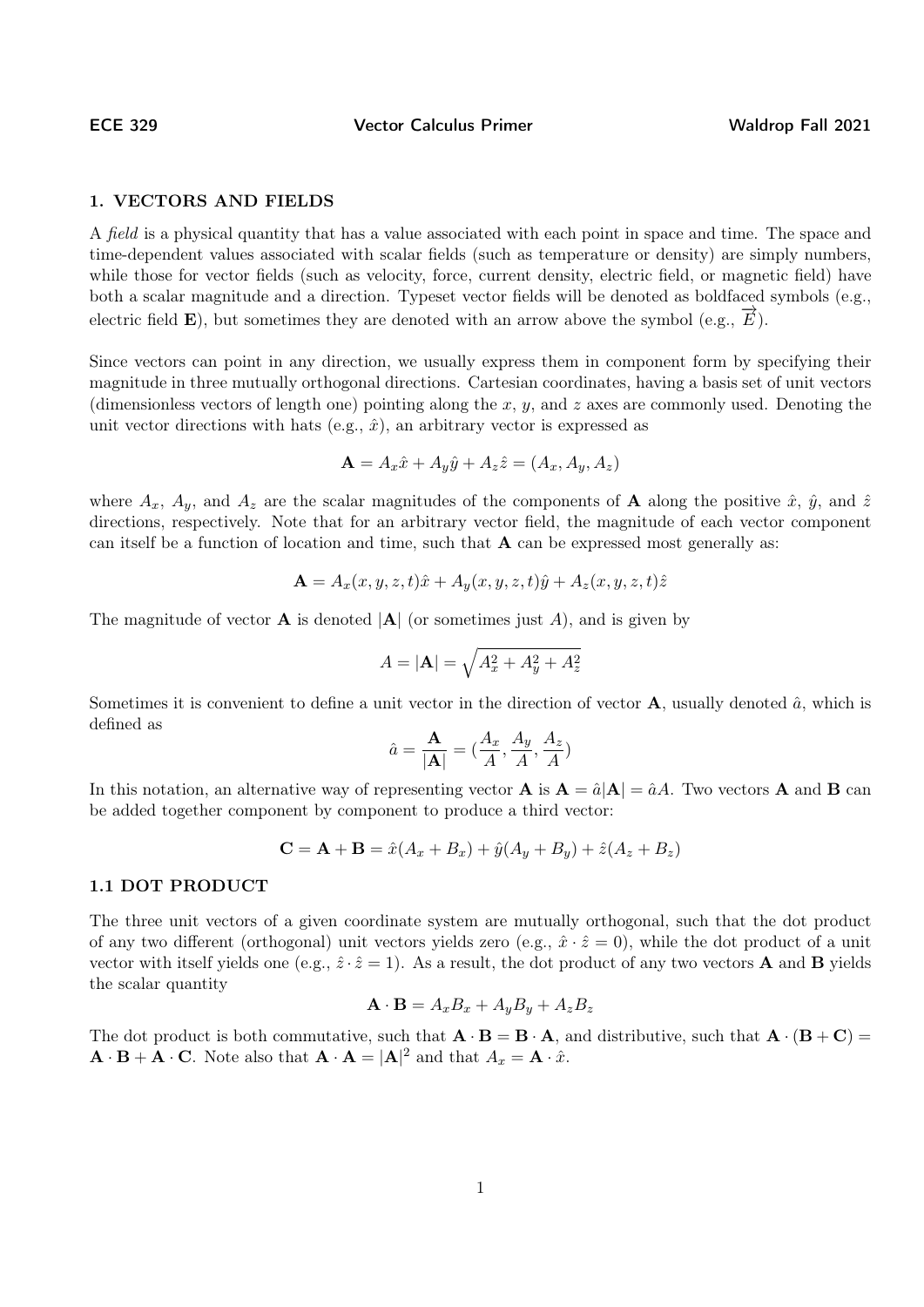#### 1.2 CROSS PRODUCT

The unit vectors of all three coordinate systems are also *right-handed*, such that the cross product of a unit vector with itself yields zero (e.g.,  $\hat{z} \times \hat{z} = 0$ ) and the cross product of two orthogonal unit vectors yields a unit vector perpendicular to both following the right hand rule (e.g.,  $\hat{x} \times \hat{y} = \hat{z}$  and  $\hat{z} \times \hat{y} = -\hat{x}$ ). As a result, the cross product between vectors  $\bf{A}$  and  $\bf{B}$  is a vector quantity defined (in Cartesian coordinates) in terms of the determinant of the following matrix:

$$
\mathbf{A} \times \mathbf{B} = \det \begin{bmatrix} \hat{x} & \hat{y} & \hat{z} \\ A_x & A_y & A_z \\ B_x & B_y & B_z \end{bmatrix} = \hat{x}(A_yB_z - A_zB_y) + \hat{y}(A_zB_x - A_xB_z) + \hat{z}(A_xB_y - A_yB_x)
$$

Note that the cross product operation is not commutative, since  $\mathbf{A} \times \mathbf{B} = -\mathbf{B} \times \mathbf{A}$ , nor associative, since  $\mathbf{A} \times (\mathbf{B} \times \mathbf{C}) \neq (\mathbf{A} \times \mathbf{B}) \times \mathbf{C}$ , but it is distributive, such that  $\mathbf{A} \times (\mathbf{B} + \mathbf{C}) = \mathbf{A} \times \mathbf{B} + \mathbf{A} \times \mathbf{C}$ . Given three vectors  $\bf{A}$ ,  $\bf{B}$ , and  $\bf{C}$ , there are two different ways to form a triple product. The scalar triple product is defined as

$$
\mathbf{A} \cdot (\mathbf{B} \times \mathbf{C}) = \mathbf{B} \cdot (\mathbf{C} \times \mathbf{A}) = \mathbf{C} \cdot (\mathbf{A} \times \mathbf{B})
$$

while the vector triple product is defined as  $\mathbf{A} \times (\mathbf{B} \times \mathbf{C})$  and can be expressed more simply as

$$
\mathbf{A} \times (\mathbf{B} \times \mathbf{C}) = \mathbf{B}(\mathbf{A} \cdot \mathbf{C}) - \mathbf{C}(\mathbf{A} \cdot \mathbf{B})
$$

## 1.3 CURVILINEAR COORDINATES

The physical properties of electromagnetic fields and waves studied in this class do not depend on the particular coordinate system used to describe the vector quantities. Scalar products, cross products, and other vector operations are all independent of the mathematical frame of reference used to describe them. In practice, however, description and computation of vector quantities in a given problem may be easier and more intuitive in coordinate geometries other than the rectangular Cartesian system. In this class, spherical polar and cylindrical coordinate systems, whose basis unit vector directions depend on location, often will be more useful for describing fields which exhibit spherical and cylindrical symmetries, respectively.

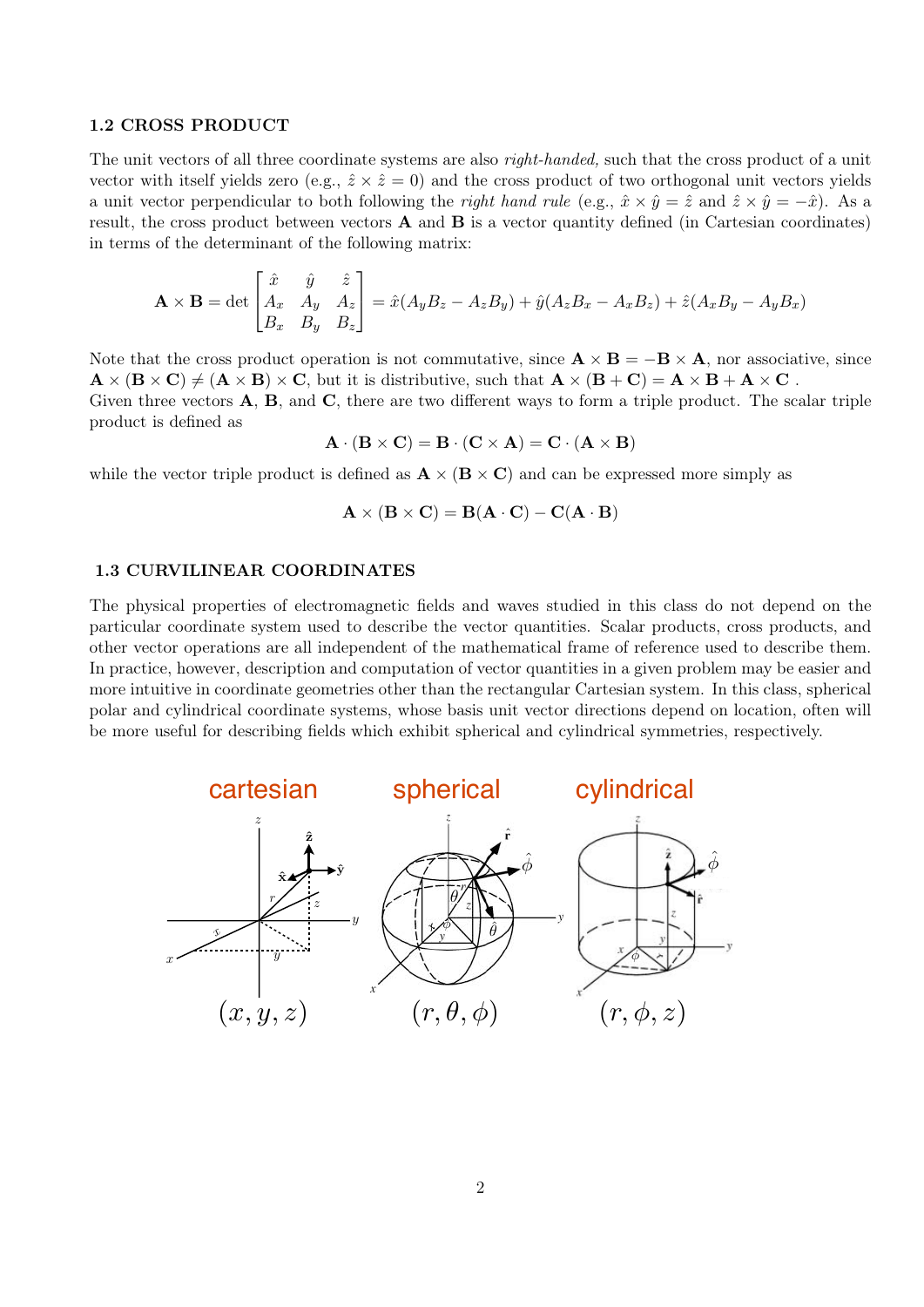As with Cartesian coordinates, the basis set of three unit vectors in curvilinear coordinate systems are also mutually orthogonal and right-handed. In the spherical coordinate system depicted above, the unit vectors are  $(\hat{r}, \hat{\theta}, \hat{\phi})$ , where  $\hat{r} \times \hat{\theta} = \hat{\phi}$ ,  $r = \sqrt{x^2 + y^2 + z^2}$ , and  $\theta$  is the polar angle from the  $\hat{z}$  axis. The cylindrical coordinate system above uses  $(\hat{r}, \hat{\phi}, \hat{z})$ , where  $r = \sqrt{x^2 + y^2}$ ,  $\phi$  is an azimuthal angle measured in the  $\hat{x}\hat{y}$  plane from the  $\hat{x}$  axis and the  $\hat{z}$  unit vector is the same as that in Cartesian geometry. Transformation between curvilinear and rectangular Cartesian coordinates uses the following trigonometric rules:

| Spherical coordinate variables             | Spherical unit vectors                                                                                 |
|--------------------------------------------|--------------------------------------------------------------------------------------------------------|
| $r = \sqrt{x^2 + y^2 + z^2}$               | $\hat{r} = \hat{x}\sin\theta\cos\phi + \hat{y}\sin\theta\sin\phi + \hat{z}\cos\theta$                  |
| $\theta = \cos^{-1}(\frac{z}{r})$          | $\hat{\theta} = \hat{x} \cos \theta \cos \phi + \hat{y} \cos \theta \sin \theta - \hat{z} \sin \theta$ |
| $\phi = \tan^{-1}\left(\frac{y}{x}\right)$ | $\hat{\phi} = -\hat{x}\sin\phi + \hat{y}\cos\phi$                                                      |

| Cylindrical coordinate variables Cylindrical unit vectors |                                                   |
|-----------------------------------------------------------|---------------------------------------------------|
| $r = \sqrt{x^2 + y^2}$                                    | $\hat{r} = \hat{x} \cos \phi + \hat{y} \sin \phi$ |
| $\phi = \tan^{-1}\left(\frac{y}{x}\right)$                | $\hat{\phi} = -\hat{x}\sin\phi + \hat{y}\cos\phi$ |
| $z = z$                                                   | $\hat{z}=\hat{z}$                                 |

## 2. PARTIAL DERIVATIVES

The derivative of a multivariable function, such as the scalar magnitude  $A_x(x, y, z, t)$ , should be taken one variable at a time while treating the others as constants. For example, the partial derivative of the function  $f(x,y) = x^2y + 4y$  with respect to the variable x is  $\frac{\partial f}{\partial x} = 2xy$ , while  $\frac{\partial f}{\partial y} = x^2 + 4$ .

For higher order partial derivatives with respect to two or more variables, the order of differentiation does not matter. So, for example, the derivative with respect to the variable  $y$  of the derivative with respect to x of the function  $f(x, y) = x^2y + 4y$  is:

$$
\frac{\partial}{\partial y}(\frac{\partial f}{\partial x}) = \frac{\partial}{\partial y}(2xy) = 2x = \frac{\partial}{\partial x}(x^2 + 4) = \frac{\partial}{\partial x}(\frac{\partial f}{\partial y})
$$

The chain rule is used to take the derivative of a composition of two or more functions. For example, if  $x = \cos(\theta)$  and  $\theta = \omega t$ , then  $\frac{\partial x}{\partial t} = \frac{\partial x}{\partial \theta}$ ∂θ  $\frac{\partial \theta}{\partial t} = -\omega \sin(\omega t).$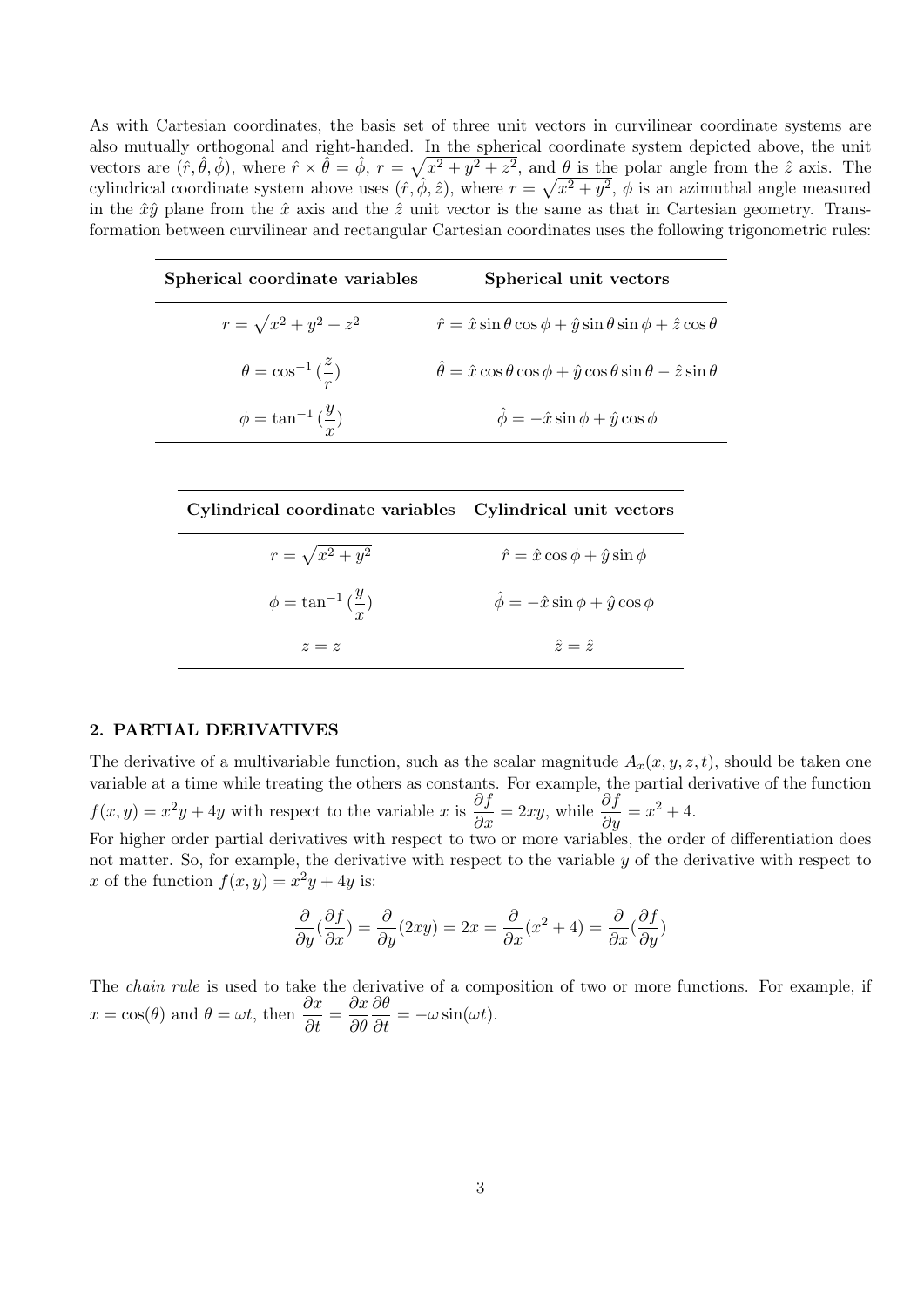#### 2.1 GRADIENT

The vector differential operator, denoted  $\nabla$  and called "the del operator", is expressed in Cartesian coordinates as

$$
\nabla = \hat{x}\frac{\partial}{\partial x} + \hat{y}\frac{\partial}{\partial y} + \hat{z}\frac{\partial}{\partial z} = (\frac{\partial}{\partial x}, \frac{\partial}{\partial y}, \frac{\partial}{\partial z})
$$

Note that in curvilinear coordinate systems, the del operator takes a different form when acting on the different vector components. When acting on a scalar function  $f(x, y, z)$ , it yields a vector quantity known as the gradient of f:

$$
\nabla f = \hat{x}\frac{\partial f}{\partial x} + \hat{y}\frac{\partial f}{\partial y} + \hat{z}\frac{\partial f}{\partial z}
$$

For example, the linear ramp function  $f = 2x$ , has a vector gradient  $\nabla f = 2\hat{x}$ , which has magnitude of 2 along the direction of function variation  $(\hat{x})$ , independent of position. In contrast, the non-linear scalar function  $g = 2xy$  has a position-dependent gradient of  $\nabla g = 2y\hat{x} + 2x\hat{y}$ . At point  $P = (2, 2, 2)$ , the gradient of g is  $\nabla g|_{(x,y,z)=P} = 4\hat{x} + 4\hat{y}$ .

# 2.2 DIVERGENCE

When operating on a vector via the dot product (e.g.,  $\nabla \cdot \mathbf{A}$ ) the resulting scalar quantity is known as the divergence of vector **A**:

$$
\nabla \cdot \mathbf{A} = \frac{\partial A_x}{\partial x} + \frac{\partial A_y}{\partial y} + \frac{\partial A_z}{\partial z}
$$

For example, for the vector field  $\mathbf{A} = \hat{x} 4xy + \hat{y}z^2 + \hat{z}z^3$ , the divergence  $\nabla \cdot \mathbf{A}$  at the point  $P = (2, 2, 2)$  is  $\nabla \cdot \mathbf{A}|_{(x,y,z)=P} = 4(2) + 0 + 3(2)^2 = 20.$ 

### 2.3 CURL

When operating on a vector via the cross product (e.g.,  $\nabla \times \mathbf{A}$ ), the resulting vector quantity is known as the *curl* of vector **A**:

$$
\nabla \times \mathbf{A} = \hat{x} \left( \frac{\partial A_z}{\partial y} - \frac{\partial A_y}{\partial z} \right) + \hat{y} \left( \frac{\partial A_x}{\partial z} - \frac{\partial A_z}{\partial x} \right) + \hat{z} \left( \frac{\partial A_y}{\partial x} - \frac{\partial A_x}{\partial y} \right)
$$

For example, for the vector field  $\mathbf{A} = \hat{x}2y-\hat{y}x$ , the curl  $\nabla \times \mathbf{A}$  at the point  $P = (2,2,2)$  is  $\nabla \times \mathbf{A}|_{(x,y,z)=P}$  $\hat{z}(-1-2) = -3\hat{z}.$ 

Fields which are curl-free (fields whose curl evaluates to zero everywhere) are known as conservative fields. Any field which can be expressed as the gradient of a scalar function (e.g.,  $\mathbf{F} = \nabla f$ ) is by definition a conservative field, since  $\nabla \times \nabla f = 0$  for all functions f.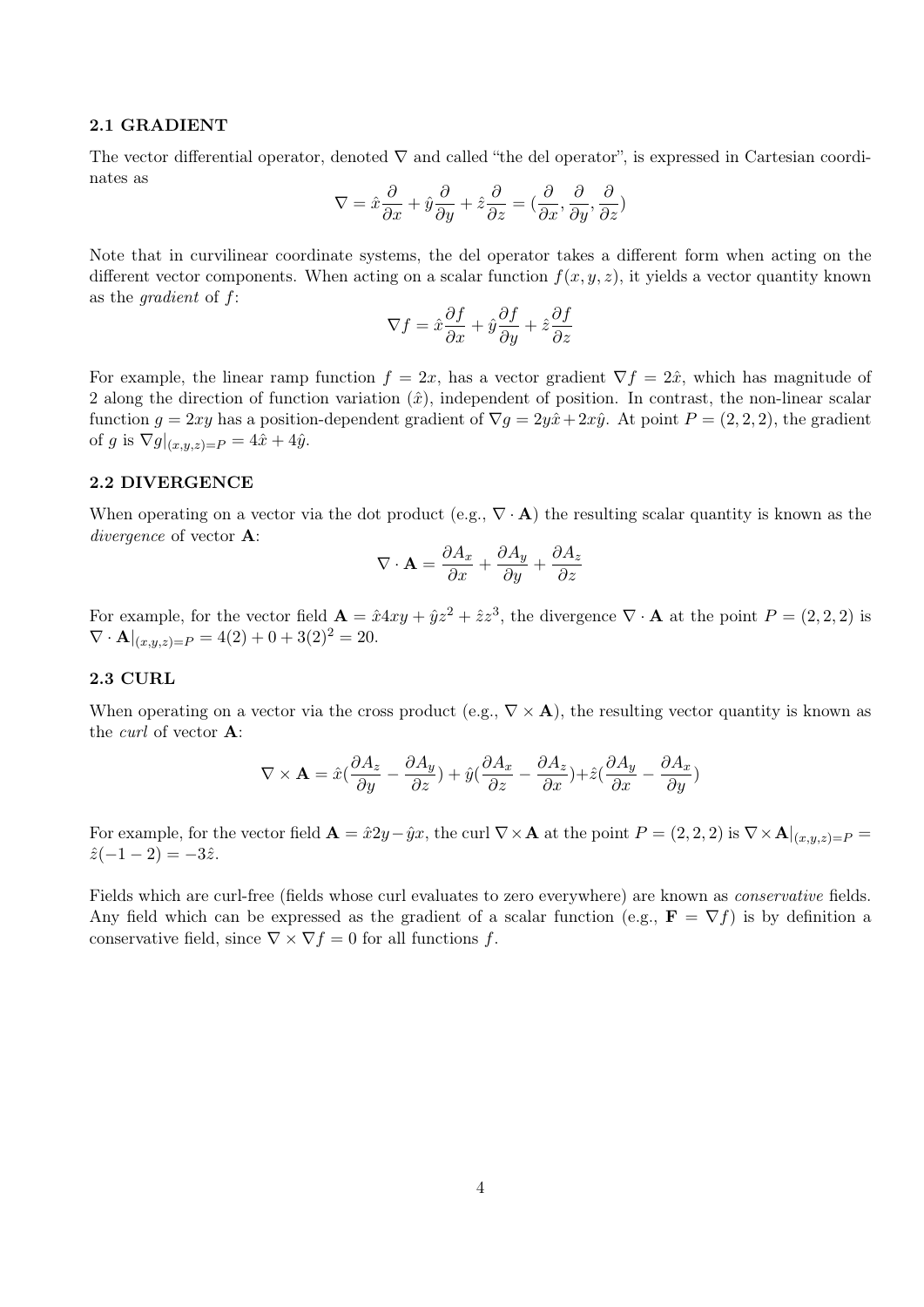#### 3. INTEGRATION

The integral of a derivative of a function along a given dimension is simply related to the values of the function at the limits of integration:

$$
\int_{a}^{b} \frac{df}{dx} dx = f(b) - f(a)
$$

Similarly, the integral of the gradient of a function (its derivative in three dimensions) along a given threedimensional path is simply related to the values of the function at the 3D end points of that path, denoted by vectors  $\bf{A}$  and  $\bf{B}$ :

$$
\int_{\mathbf{A}}^{\mathbf{B}} \nabla f \cdot \mathbf{dl} = f(\mathbf{B}) - f(\mathbf{A})
$$

Here,  $d\mathbf{l} = \hat{x}dx + \hat{y}dy + \hat{z}dz$  is the infinitesimal displacement along the path, and, because the vector field  $\nabla f$  is conservative (curl-free) by definition, it is an exact differential, such that:

$$
\nabla f \cdot \mathbf{dl} = \frac{\partial f}{\partial x} dx + \frac{\partial f}{\partial y} dy + \frac{\partial f}{\partial z} dz = df
$$

In addition, the value of the line integral is *path-independent*, provided the path end points remain the same. For example, the force  $\bf{F}$  exerted to move a massive object within a gravitational field is the gradient of potential energy U,  $\mathbf{F} = \nabla U$ , and the work W done to move it from point **A** to point **B** against gravity,  $W = \int_A^B \nabla U \cdot d\mathbf{l} = U(\mathbf{A}) - U(\mathbf{B})$ , is independent of the path taken to move the object.

As a result, reversing the limits of integration (integrating backwards along the path) simply yields the negative of the integration along the forward path:

$$
\int_{\mathbf{A}}^{\mathbf{B}} \nabla f \cdot \mathbf{dl} = -\int_{\mathbf{B}}^{\mathbf{A}} \nabla f \cdot \mathbf{dl}
$$

and thus, for conservative fields, integration around a closed path  $C$  (e.g., from point **A** to **B** and back to A), a quantity known as the *circulation* of  $\nabla f$ , yields

$$
\oint_C \nabla f \cdot \mathbf{dl} = 0
$$

# 3.1 CIRCULATION AND STOKES THEOREM

The circulation of an arbitrary vector field  $\bf{F}$  (that is potentially not conservative and hence potentially has non-zero curl) is related to its curl via the Stokes Theorem:

$$
\oint_C \mathbf{F} \cdot \mathbf{dl} = \int_S (\nabla \times \mathbf{F}) \cdot \mathbf{dS}
$$

Here, the curl of  $\bf{F}$  is the circulation of  $\bf{F}$  per unit area, such that the circulation around the closed path C equals the flux of  $\nabla \times \mathbf{F}$  through any open surface S that is bounded by C (see below). Here, note that dS is a differential surface area with a vector direction that corresponds to the direction of dl along C via the right hand rule.